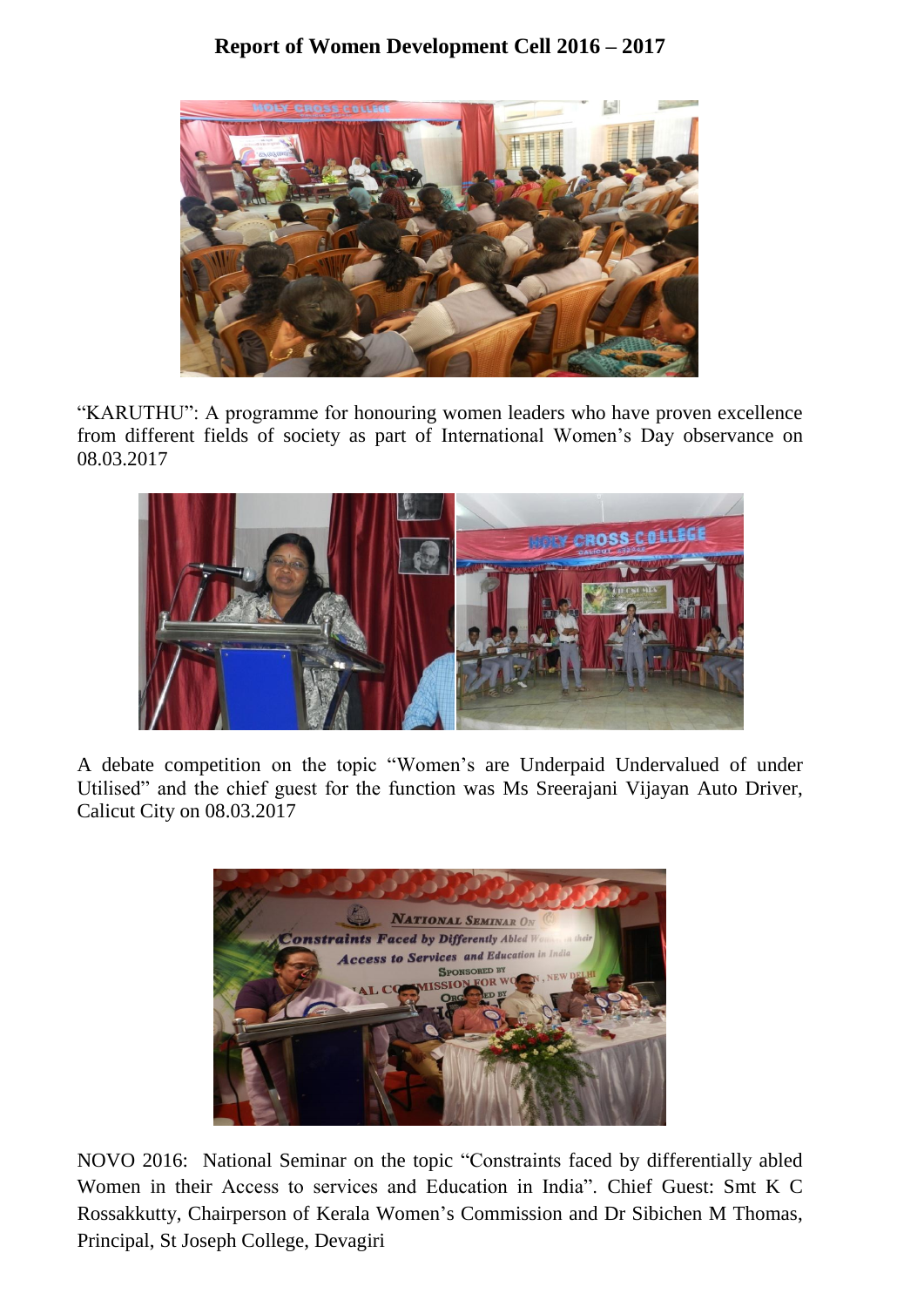

Classes on Jewellery making, Spoken English, Paper & cloth bag making, Fabric Painting etc. for the women and girls in our adopted Village, Pilassery of Kunnamangalam Panchayath



Awareness talk on the health consequences of worms in body for the mothers of children of Anganwadi in Kattuvayal Colony on occasion of National Deworming Day